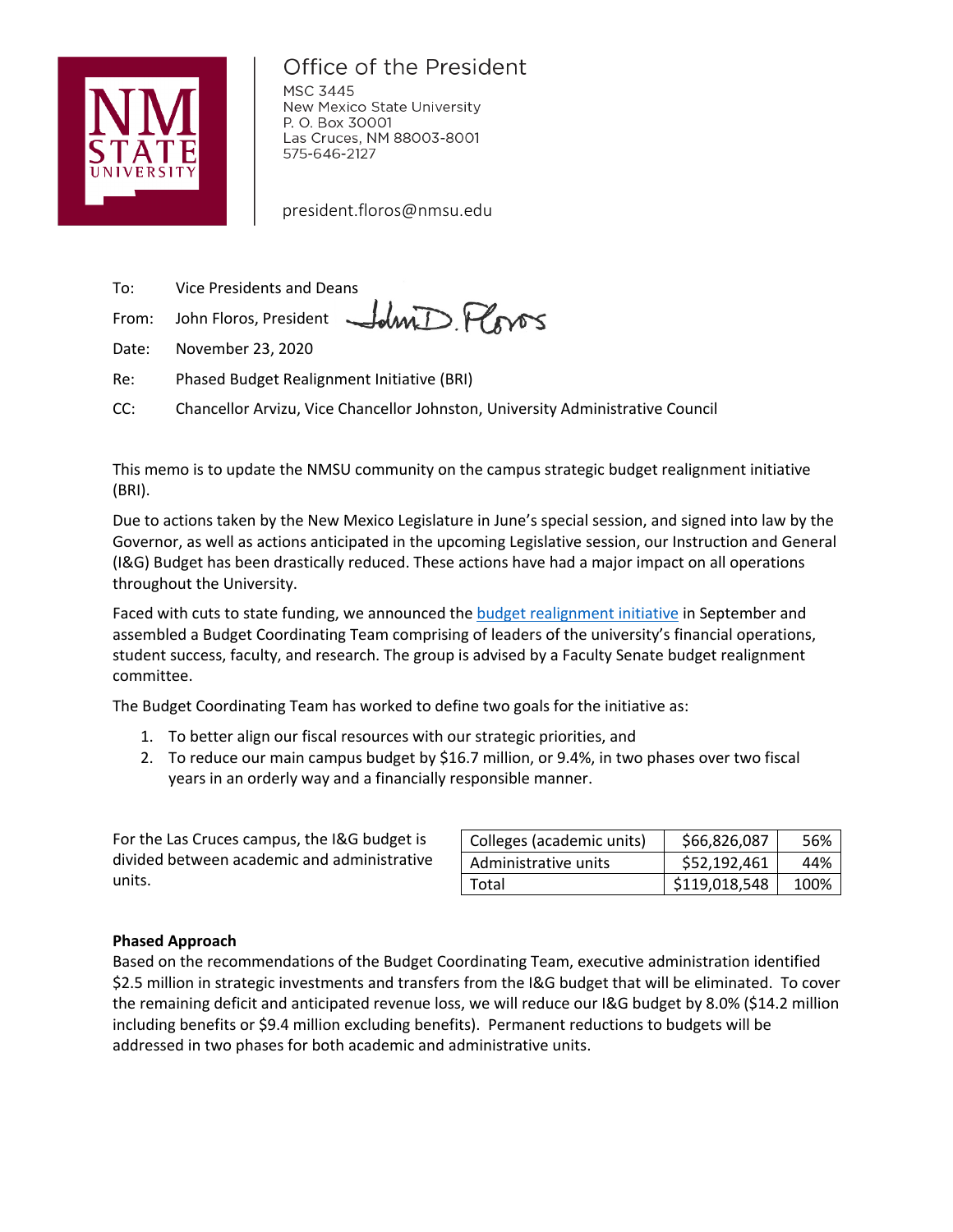This budget reduction will be strategic rather than across the board, and will be consistent with priorities outlined in Vision 2025. Consequently, academic units will be reduced by 7.5% (or \$5,011,957), while administrative units will be reduced by 8.5% (or \$4,436,359).

#### **Academic Unit Reduction**

Each college will work with the Budget Office to identify permanent reductions in their I&G budget by an average of 3.75% for each phase, with the first reduction submitted to the Budget Office by January 29, 2021. A second budget reduction is needed for fiscal year 2022. This additional three months allows colleges to work together and with administrative units to identify ways to save costs. These reductions must be identified to the Budget Office by April 30, 2021 (table: Academic Colleges). Any reductions in the first phase that exceed the target will be applied to the second phase target.

|                                                   |                        |                | <b>First Phase Target</b>  |  |
|---------------------------------------------------|------------------------|----------------|----------------------------|--|
| <b>College/Unit</b>                               | <b>Net Base Budget</b> | <b>Percent</b> | Amount                     |  |
| Agricultural, Consumer and Environmental Sciences | \$<br>6,389,918        | 3.75%          | 239,622<br>\$              |  |
| <b>Arts &amp; Sciences</b>                        | 27,974,956             | 3.75%          | \$<br>1,049,061            |  |
| <b>Business</b>                                   | 9,344,567              | 3.75%          | \$<br>350,421              |  |
| Education                                         | 8,115,698              | 3.75%          | \$<br>304,339              |  |
| Engineering                                       | 9,886,903              | 3.75%          | 370,759<br>\$              |  |
| <b>Health &amp; Social Services</b>               | 5,114,045              | 3.75%          | 191,777<br>\$              |  |
| Academic Units First Phase                        | \$<br>66,826,087       | 3.75%          | 2,505,978<br>\$            |  |
|                                                   |                        |                | <b>Second Phase Target</b> |  |
| Academic Unit Realignment Second Phase            |                        | 3.75%          | 2,505,978<br>\$            |  |
| Total Planned Academic Unit Targeted Reduction    |                        | 7.50%          | \$5,011,956                |  |

## **Academic Colleges First Phase of I&G Budget Reductions**

### **Administrative Unit Reduction**

Administrative units will permanently reduce their I&G budgets for an average of 4.25% in each phase. The first phase reduction must be submitted to the Budget Office by January 29, 2021. The second I&G budget reduction will be effective for fiscal year 2022 and must be communicated to the Budget Office by April 30, 2021 (table: Administrative Units). Any reductions in the first phase that exceed the target will be applied to the second phase target.

### **Administrative Units First Phase I&G Budget Targets**

|                                                             |                        | <b>First Phase Target</b>  |                 |
|-------------------------------------------------------------|------------------------|----------------------------|-----------------|
| College/Unit                                                | <b>Net Base Budget</b> | <b>Percent</b>             | Amount          |
| Office of the Chancellor                                    | 8,349,317              | 5.00%                      | 417,466         |
| Office of the President                                     | 2,751,834              | 5.00%                      | 137,592         |
| Office of the Provost                                       | 3,662,632              | 4.25%                      | 155,662         |
| University Library                                          | 5,451,718              | 2.50%                      | 136,293         |
| Sr. Vice President for Administration and Finance           | 21,293,053             | 5.00%                      | 1,064,653       |
| Vice President for Research                                 | 931,408                | 4.25%                      | 39,585          |
| Vice President for Student Success                          | 8,096,784              | 2.00%                      | 161,936         |
| Vice President for University Advancement                   | 1,655,715              | 6.00%                      | 99,343          |
| <b>General Administrative Units</b>                         | 52,192,461<br>\$       | $4.24\%$                   | 2,212,528<br>\$ |
|                                                             |                        | <b>Second Phase Target</b> |                 |
| Administrative Unit Realignment Second Phase                |                        | 4.26%                      | 2,223,831<br>\$ |
| <b>Total Planned Administrative Unit Targeted Reduction</b> |                        | 8.50%                      | \$4,436,359     |